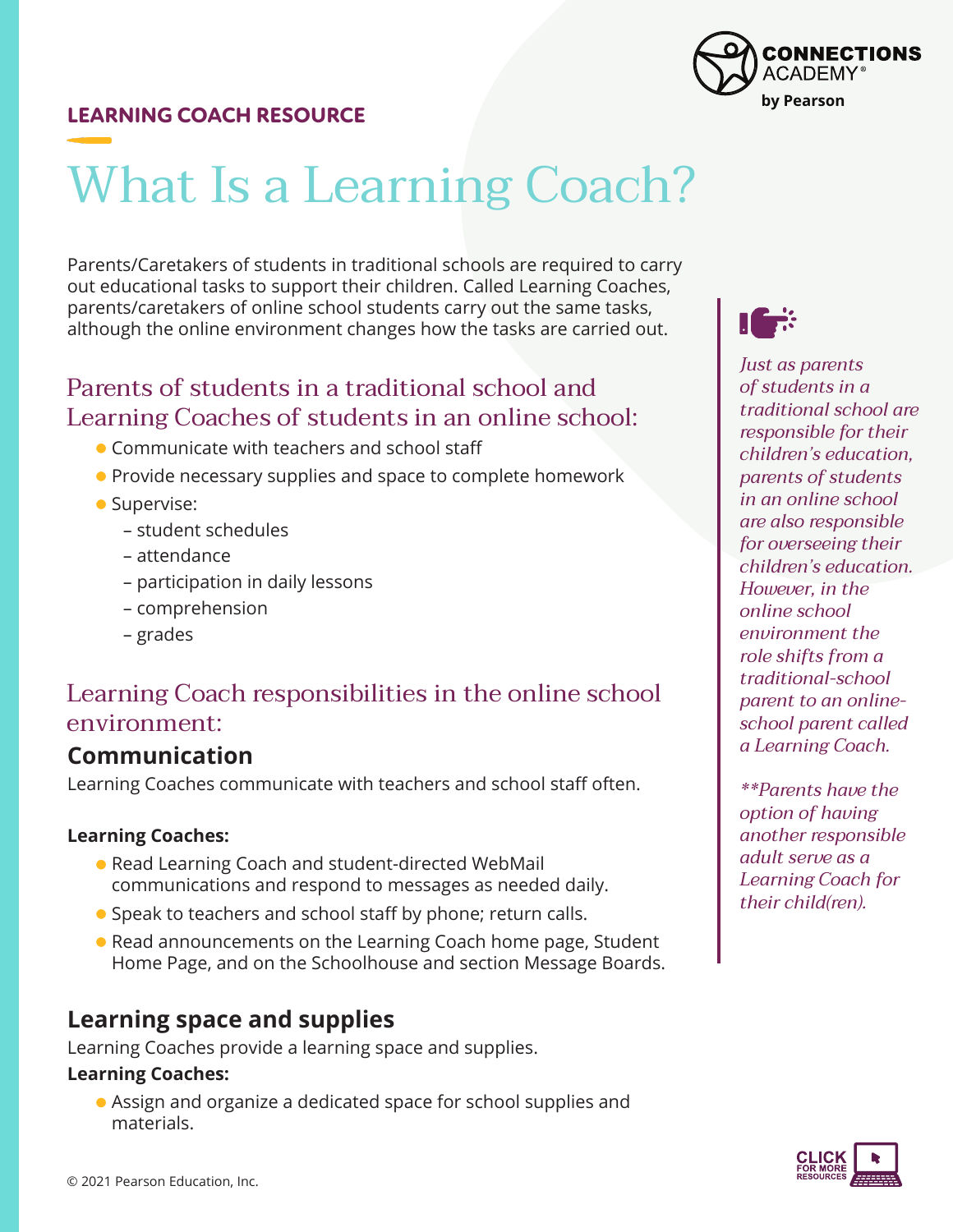## What Is a Learning Coach?

- **Provide the technology necessary to complete daily lessons (e.g., reliable internet service,** computer, headset, scanner/printer, etc).
- **Preview lessons early in order to provide any necessary out-of-the-ordinary supplies.**
- **•** Prepare a quiet and easily monitored place to complete lessons.
- Monitor and restrict the use of distracting devices, as necessary.

## **Schedule**

Learning Coaches and their students discuss daily lesson requirements and other activity commitments to create a weekly plan.

#### **Learning Coaches:**

- Preview the student's Planner and personal calendars; discuss student time preferences to complete subjects, and create a schedule to ensure that all lessons assigned on the Student Planner are completed each week.
- **If applicable, make a plan to catch up on overdue lessons.**

## **Attendance**

Learning Coaches follow the school's direction for recording attendance and ensure that students complete all daily lessons.

#### **Learning Coaches:**

- At most schools, record the number of hours their student works each day. (Some schools record attendance in a different manner. Follow school directions for attendance.)
- Oversee the completion of their student's daily lessons, as assigned, on the Student Planner. (Attendance is also determined by measuring the number of lessons completed.)
- Ensure their student's participation in LiveLesson<sup>®</sup> sessions.

## **Daily lessons and comprehension**

Learning Coaches oversee daily lesson completion and monitor student comprehension of lesson objectives.

#### **Learning Coaches of** *Elementary* **students:**

- Use the Coaching Guide found within lessons on the Learning Coach login view to guide students through the lessons.
- Monitor their student's comprehension.
- Contact the teacher for assistance if students don't understand lesson concepts.

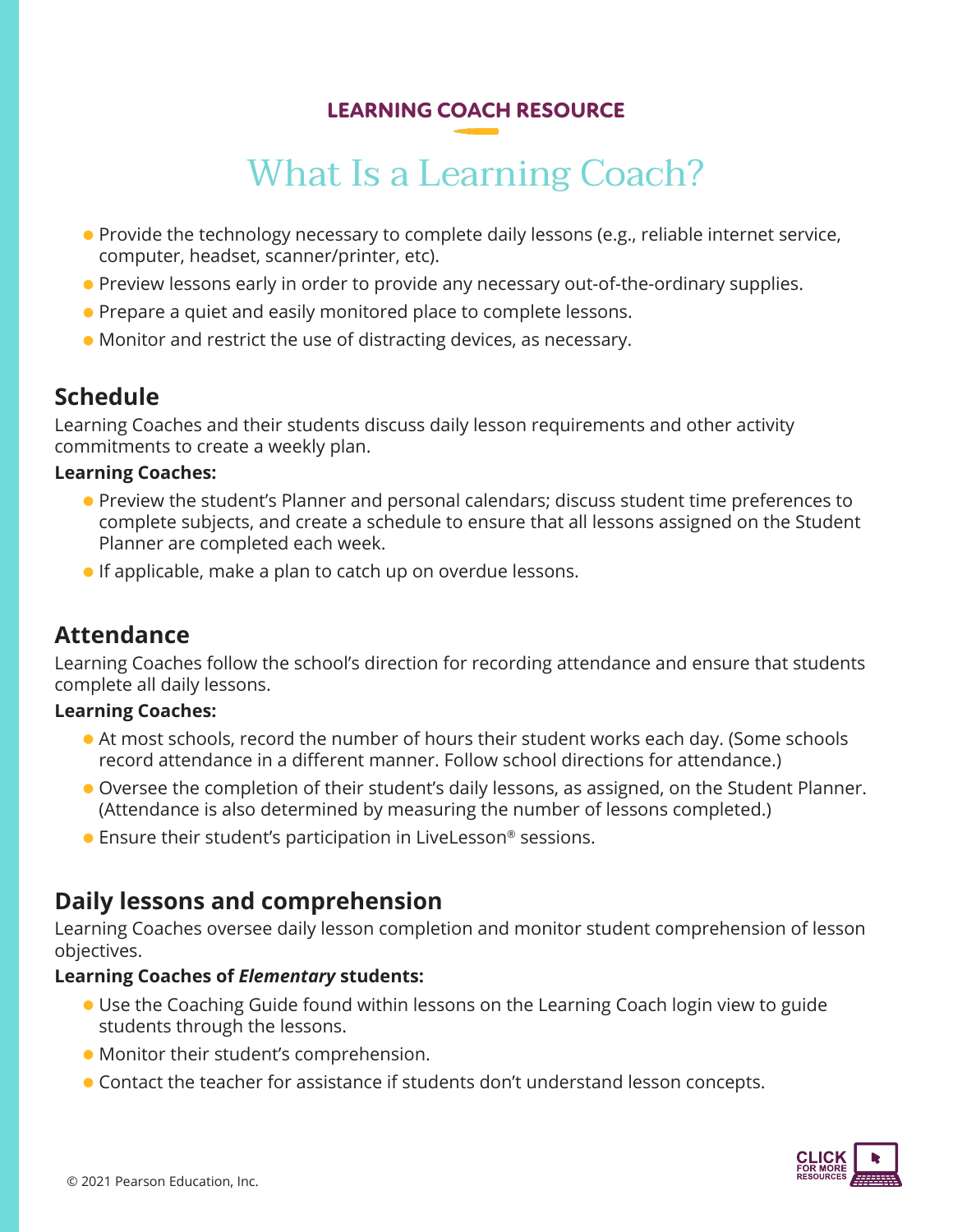#### **Learning Coaches of** *Middle School* **students:**

- Determine their student's ability to work independently. Depending on the student, Learning Coaches may guide their students through parts or all of the lessons to focus attention and provide assistance.
- Monitor their student's comprehension.
- Encourage their students to contact teachers for help if they don't understand lesson concepts.

#### **Learning Coaches of HIGH SCHOOL students:**

- Expect their students to work independently. In some circumstances, Learning Coaches may guide their students through parts or all of the lessons to focus attention and provide assistance.
- Monitor their student's comprehension.
- Oversee their student's contact with teachers for help if they don't understand lesson concepts.

#### **Learning Coaches of ALL students:**

 Approve lessons affirming that the student completed the lesson with the appropriate level of time and effort.

## **Monitor grades**

Learning Coaches monitor progress and grades.

#### **Learning Coaches**

- View the Grade Book to monitor progress and grades.
- Frequently check lesson assessment scores to confirm their student's level of understanding, and take action if a student isn't successful.

## **Level of involvement**

Learning Coaches are more involved in their student's education than parents of students in a traditional school.

**Learning Coaches of elementary students generally spend more time working with their students than Learning Coaches of middle or high school students.**

- Amount of Learning Coach time:
	- Elementary: about 5–6 hours
	- Middle School: about 2–3 hours
	- High School: about 1–2 hours
- The amount of Learning Coach time and level of effort varies, depending on the student's age and ability to work independently. Students who don't work effectively in an independent learning environment, or students with attention deficits, learning differences, or behavioral